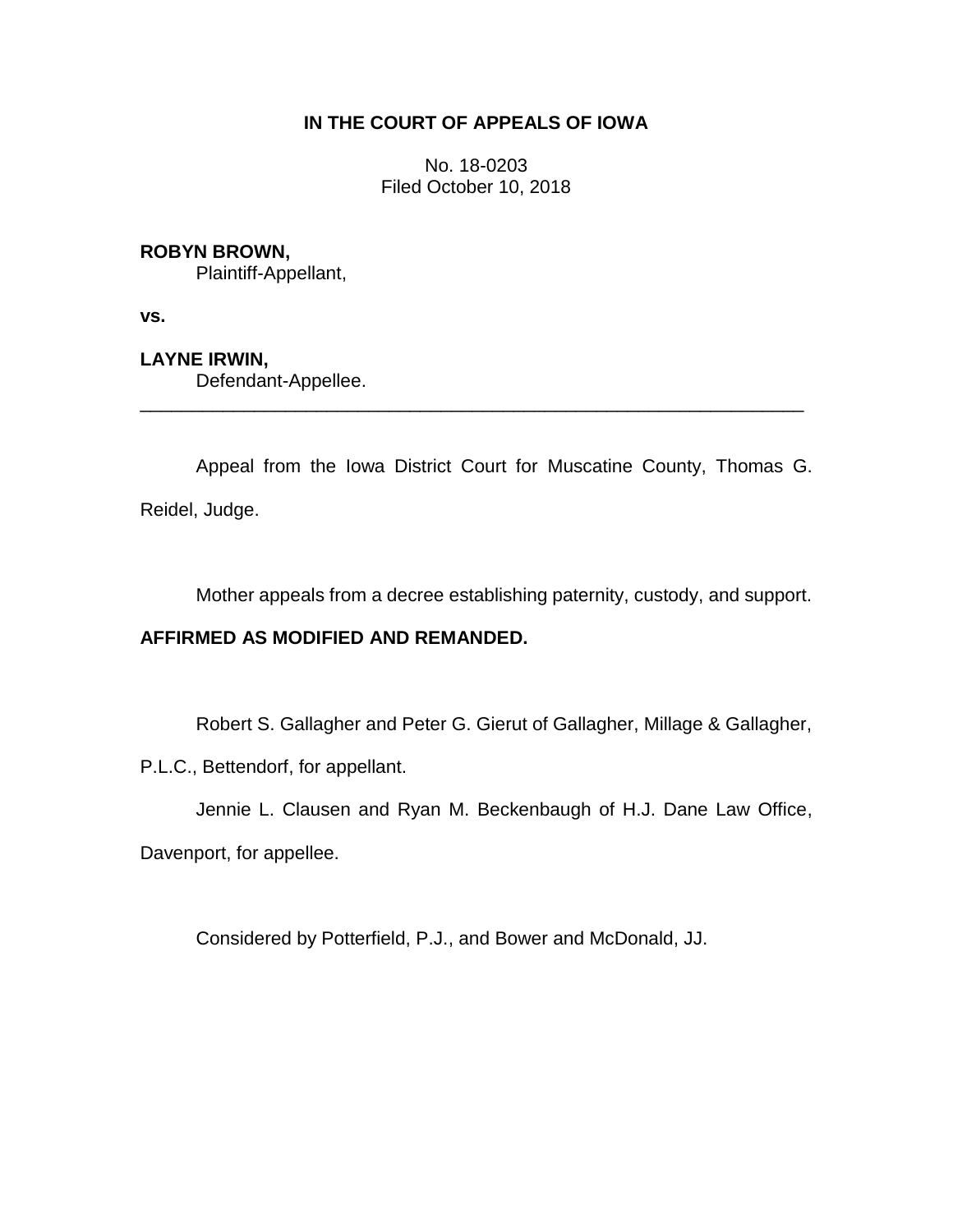#### **McDONALD, Judge.**

Robyn Brown appeals from the district court's ruling on her petition to establish paternity, custody, visitation, and child support with respect to her child L.I. In the challenged ruling, the district court established paternity of the child in Layne Irwin, granted the parties joint legal custody of the child, granted the parties joint physical care of the child, ordered visitation with the child, and ordered child support. On appeal, Brown challenges the physical care determination.

Our review is de novo. *See* Iowa R. App. P. 6.907; *In re Marriage of Sullins*, 715 N.W.2d 242, 247 (Iowa 2006). "We review the entire record and decide anew the factual and legal issues preserved and presented for review." *Hensch v. Mysak*, 902 N.W.2d 822, 824 (Iowa Ct. App. 2017). However, "[w]e give weight to the findings of the district court, especially to the extent credibility determinations are involved." *In re Marriage of Hansen*, 733 N.W.2d 683, 690 (Iowa 2007).

The record reflects the following. Brown and Irwin met in 2014 in Kirksville, Missouri. Brown resided in Kirksville and worked as a bartender. Irwin resided in Davenport but spent time in Kirksville while working as an electrician on a project. Irwin frequented the bar where Brown worked when he was in Kirksville. They met, and they commenced a long-distance romantic relationship.

The parties continued their long-distance relationship until shortly after L.I.'s birth in July 2015. At that time, the parties decided Brown (and her two older sons from prior relationships) would move to Iowa and the parties would reside together. In anticipation of Brown's move, Irwin purchased a home in Wilton, Iowa. Brown and her three sons moved from Kirksville to Wilton into Irwin's home.

2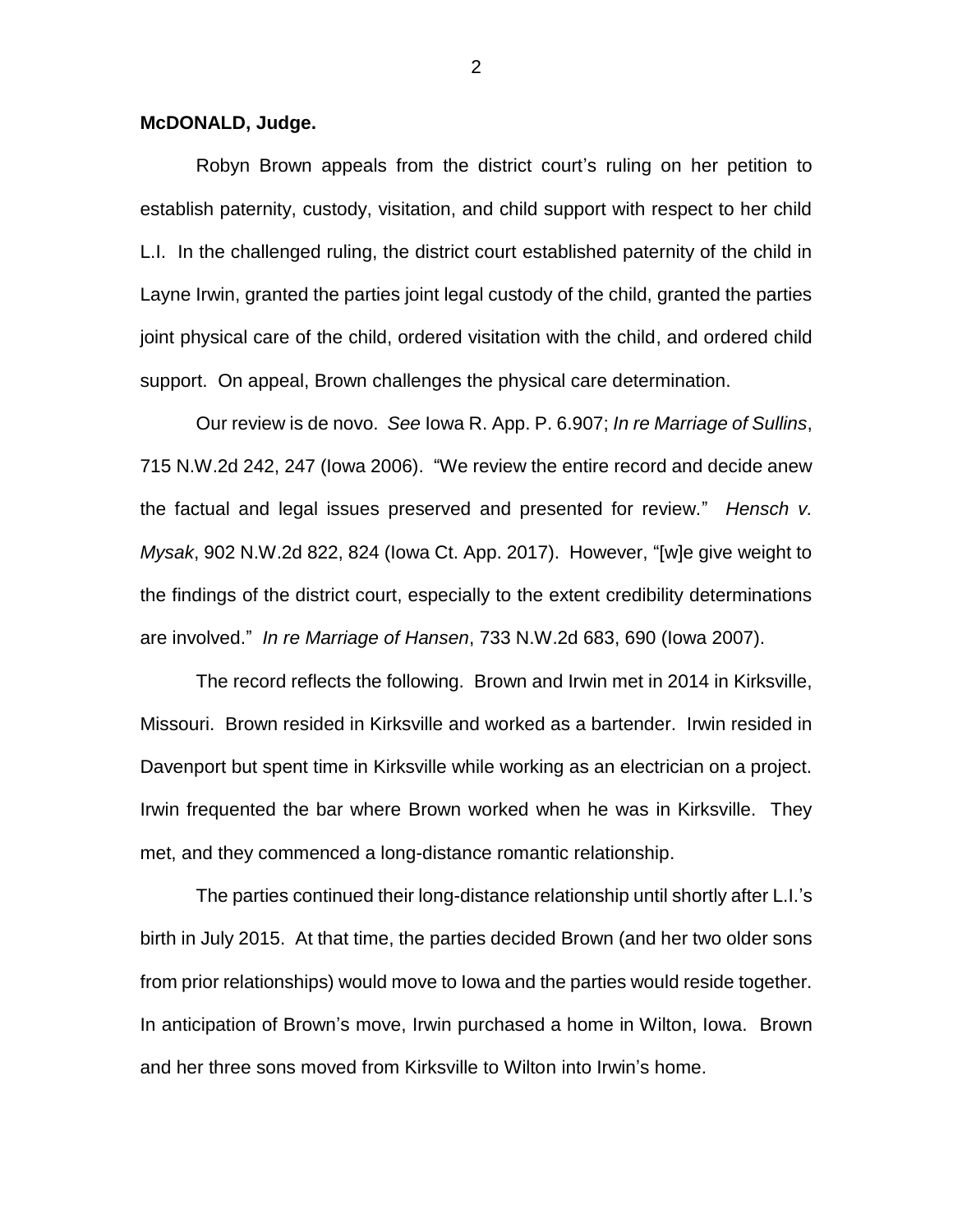The parties cohabited until May 2017. At that time, Brown filed the petition at issue in this appeal, seeking physical care of L.I. Brown also filed a motion seeking permission to move back to Kirksville with L.I. Without waiting for a ruling on her motion, Brown vacated the family home and moved with all three children back to Kirksville. Kirksville is approximately 180 miles from Wilton. Irwin sought a temporary injunction to prohibit the move. The district court entered an order on temporary matters directing the parties to alternate care of L.I. on a weekly basis until the matter was resolved. The parties alternated care of the child as ordered by the district court.

After trial, the district court awarded the parties joint physical care of the child on an alternating-week basis. However, the district court ordered the child to attend school in Wilton and ordered Irwin to pay Brown's relocation expenses. The relevant portion of the order follows:

[u]nder these circumstances, the Court finds that joint physical care shall be awarded to the parties. The parties shall continue to alternate weeks. The minor child shall attend school in Wilton, Iowa unless otherwise agreed upon by the parties. If Robyn relocates to the Wilton area, Layne shall provide Robyn \$2,000 to assist with the move and the costs of a new residence. Layne shall provide this amount to Robyn within 10 days of the request. Robyn does not have to provide proof to Layne of any costs associated with the move or the new residence. When the parties live within thirty miles of each other, the party not exercising a one- week block of parenting time shall be entitled to a midweek visit from after school (4:00 p.m. in the summertime) until 7:30 p.m.

In effect, the district court ordered Brown to return to Iowa or to file a modification petition before L.I. enrolled in school. The district court deemed this the best resolution because of Wilton's "excellent educational system," state-assisted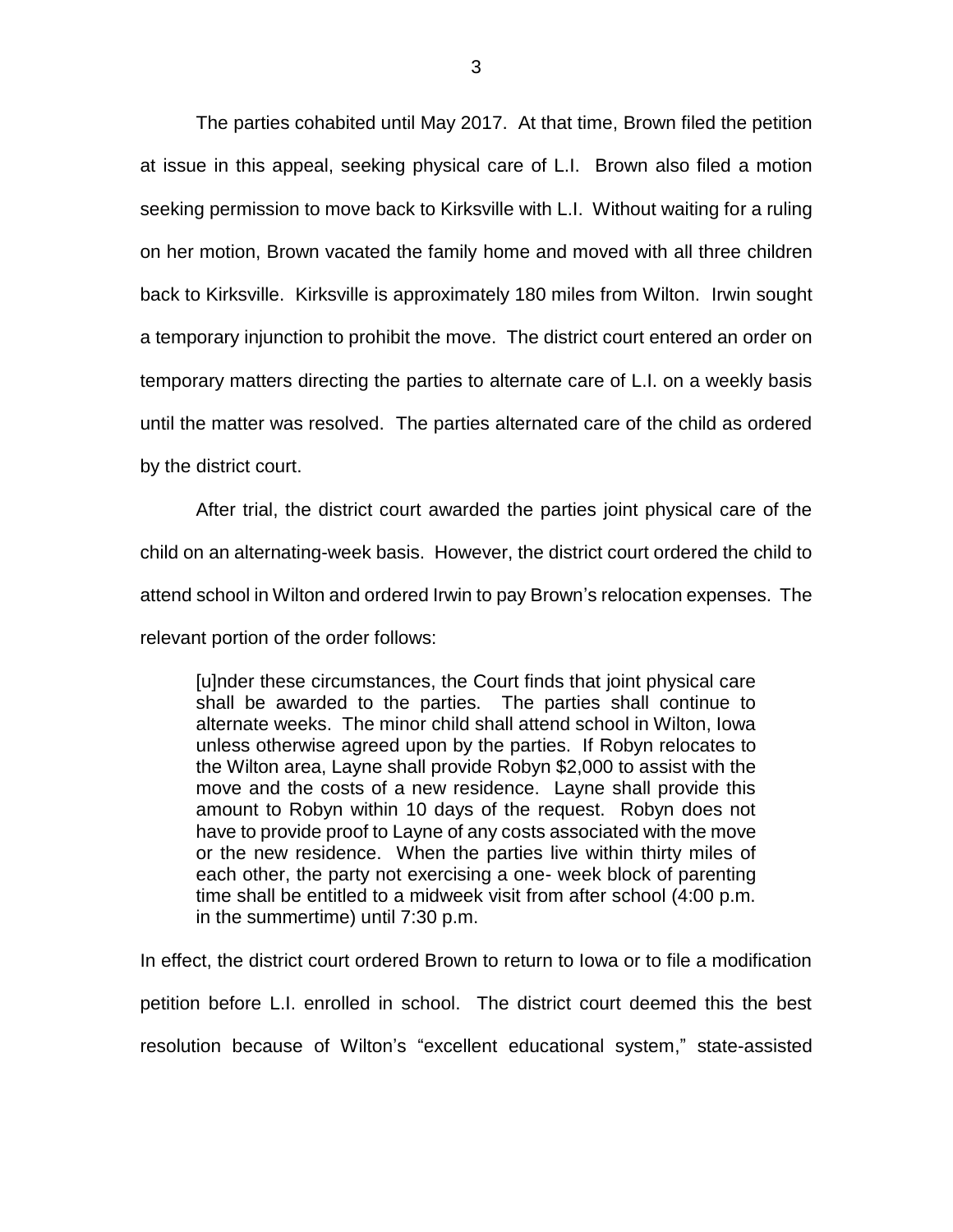daycare programs, Brown's oldest son's ability to assist in daycare duties, and the proximity of the parents to one another.

With that background, we turn to the merits. This is an action to establish paternity, custody, and care of a minor child between unmarried persons filed pursuant to Iowa Code chapter 600B (2017). Our analysis with respect to who should have physical care of the child is the same whether the parents are married or unmarried. *See* Iowa Code § 600B.40 (providing the statutory criteria set forth in section 598.41, for dissolutions of marriage, shall apply the chapter 600B proceedings); *Draeger v. Barrick*, No. 15-1442, 2016 WL 1697083, at \*3 (Iowa Ct. App. Apr. 27, 2016).

The Code defines "physical care" as "the right and responsibility to maintain a home for the minor child and provide for the routine care of the child." Iowa Code § 598.1(7). In making the physical care determination, we look to the factors set forth in Iowa Code section 598.41(3) and enumerated in our case law. *See Marriage of Hansen*, 733 N.W.2d at 696–700; *In re Marriage of Winter*, 223 N.W.2d 165, 166–67 (Iowa 1974). "Each factor, however, does not necessarily impact the decision with equal force." *In re Marriage of Daniels*, 568 N.W.2d 51, 54 (Iowa Ct. App.1997). In considering these factors, our "ultimate objective . . . is to place the child in the environment most likely to bring him to healthy mental, physical, and social maturity." *McKee v. Dicus*, 785 N.W.2d 733, 737 (Iowa Ct. App. 2010). "The controlling consideration is the best interests of the child." *Stieneke v. Sargent*, No. 15–1643, 2016 WL 2745058, at \*1 (Iowa Ct. App. May 11, 2016) (citation omitted). The best interest of the child includes but is not limited to the opportunity for maximum continuous physical and emotional contact with both parents, unless

4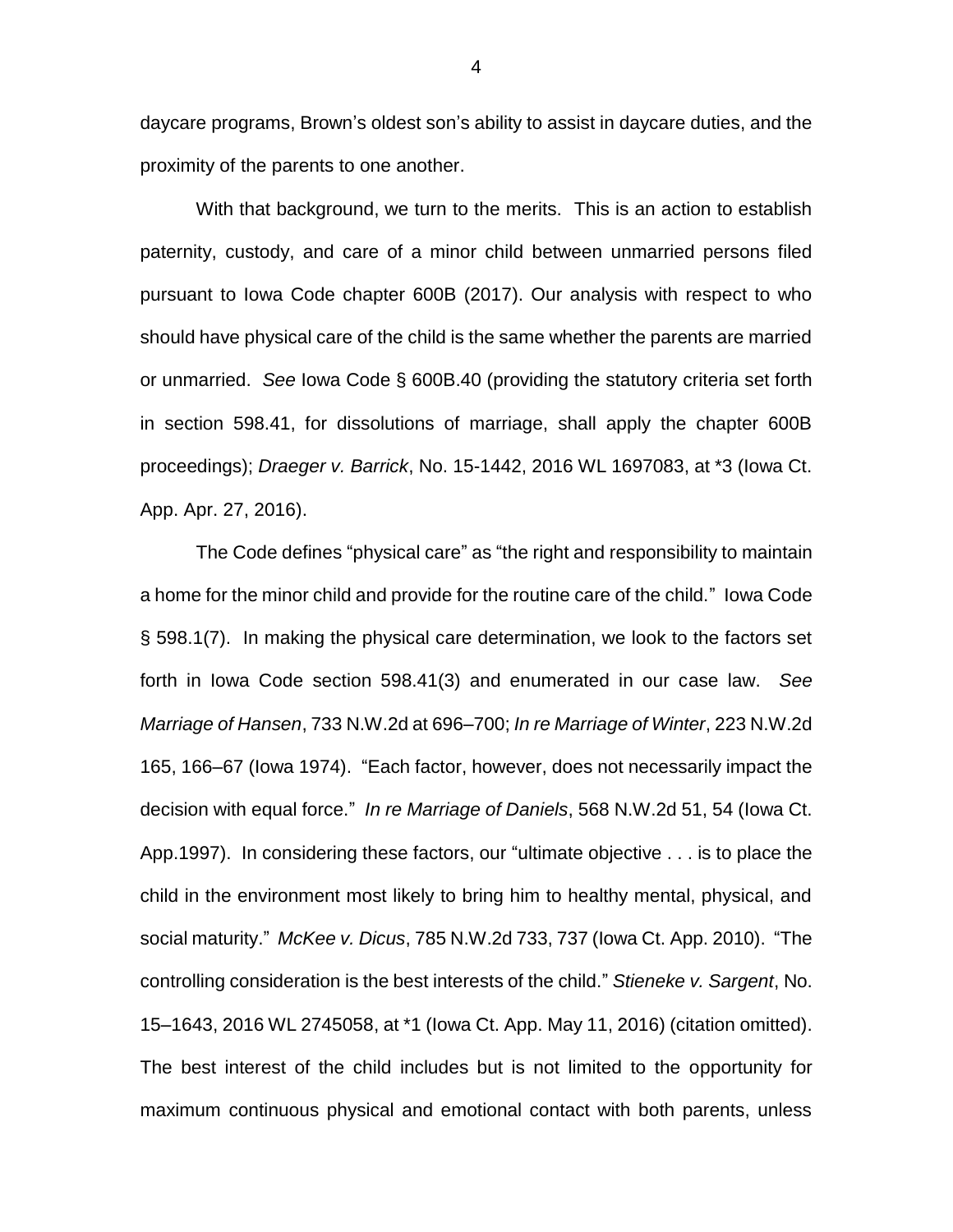direct physical or significant emotional harm to the child may result from this contact.

Shared physical care is not a viable option under the circumstances presented. The parties reside approximately 180 miles—approximately a threehour drive—away from each other. While the parties have managed to alternate care on a weekly basis during the pendency of this proceeding, we question whether such an arrangement is in the best interest of the child. Regardless, as a practical matter, the ordered arrangement cannot continue indefinitely. The child will age, enroll in school, become involved in extracurricular activities, and develop friendships. The natural progression of things will make alternating residences on a weekly basis not possible. The district court appeared to recognize as much when it effectively ordered Brown to move to the Wilton area when the child reaches school age. In short, the distance between the parties makes an award of joint physical care impracticable, not in the best interest of the child, and inappropriate. *See, e.g., In re Marriage of Orr*, No. 16-1772, 2017 WL 2183891, at \*2 (Iowa Ct. App. May 17, 2017) (stating an award of joint physical care is "impracticable" when the parties lived two hours from each other); *In re Marriage of Albertsen*, No. 16-1644, 2017 WL 4570478, at \*3 (Iowa Ct. App. Oct. 11, 2017) ("The distance, however, made a joint physical care arrangement unfeasible and required the district court to choose one of two loving parents as a physical caretaker."); *In re Marriage of Metcalf*, No.06-0324, 2006 WL 3018228, at \*1 (Iowa Ct. App. Oct. 25, 2006) ("The current agreement of the parties—alternating weeks—is unworkable when the parties reside in two different school districts with approximately an hour drive in-between.").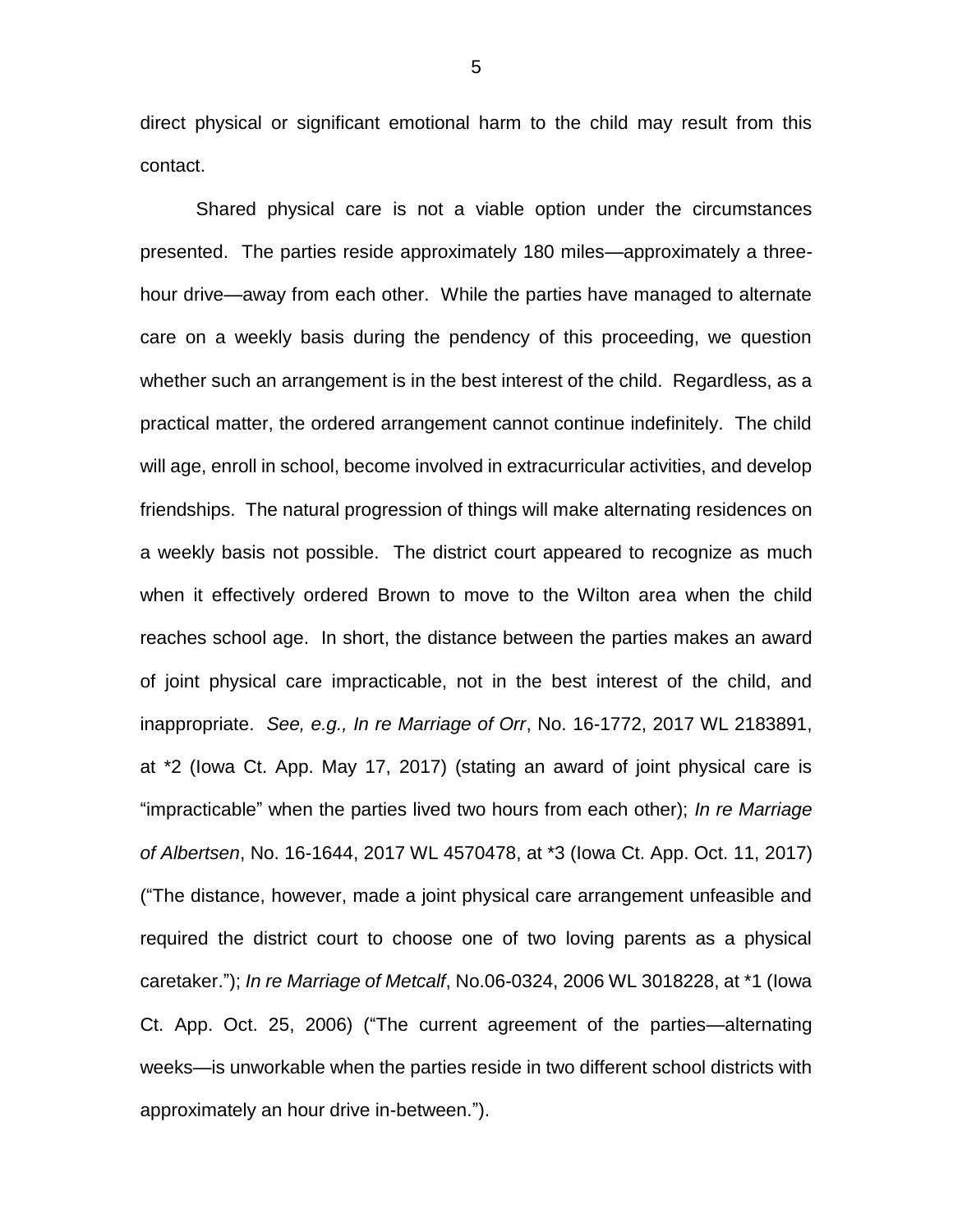"When joint physical care is not [appropriate], the court must choose one parent to be the primary caretaker, awarding the other parent visitation rights." *In re Marriage of Hynick*, 727 N.W.2d 575, 579 (Iowa 2007). We are guided by the best interest of the child. *See In re Marriage of Hoffman*, 867 N.W.2d 26, 32 (Iowa 2015). "The critical issue is determining which parent will do a better job raising the child; gender is irrelevant, and neither parent should have a greater burden than the other in attempting to gain custody in an original custody proceeding." *In re Marriage of Decker*; 666 N.W.2d 175, 177 (Iowa Ct. App. 2003). Iowa long ago abandoned the inference that the best interest a child is served if custody is awarded to their mother instead of the father. *See In re Marriage of Bowen*, 219 N.W.2d 683, 688 (Iowa 1974).

On de novo review, we conclude Brown should be awarded physical care of the child with Irwin awarded liberal visitation. There are several considerations in support of our conclusion. First, Brown historically has been the primary caregiver for the child at issue. *See Hansen*, 733 N.W.2d at 696 ("[S]tability and continuity of caregiving are important factors that must be considered in custody and care decisions."); *In re Marriage of Ford,* 563 N.W.2d 629, 633 (Iowa 1997) (considering parent's status as primary caregiver). After the birth of the child in Kirksville and prior to Brown's move, Brown provided the exclusive care of the child without assistance from Irwin. When Brown moved to Wilton, the parties agreed Brown would have the caregiving responsibilities while Irwin would continue to work outside the home. Brown took care of L.I.'s daily needs, including bathing, diapering, clothing, feeding, and caring for the child. She did household tasks, including cooking, cleaning, and laundry. She scheduled the child's medical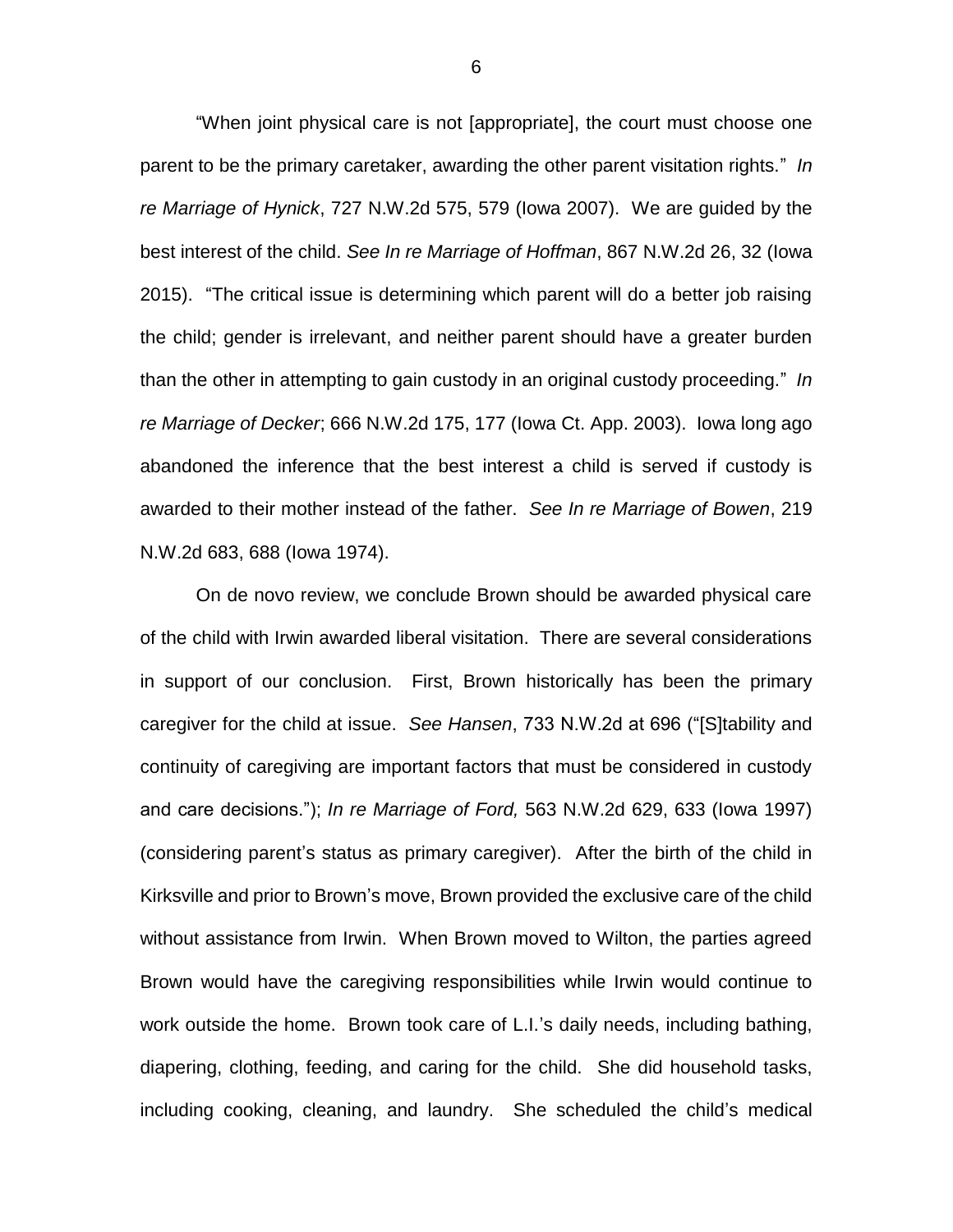appointments and took the child to the same. *See, e.g., In re Marriage of Heitman*, No. 15–0631, 2016 WL 742816, at \*5 (Iowa Ct. App. Feb. 24, 2016) (considering which parent arranges medical and dental appointments as a relevant factor). The child has thrived under the parties' arrangement. "[C]ourts . . . typically afford[] weight to the parent who has acted as the child's primary caretaker in the past." *Ruden v. Peach*, 904 N.W.2d 410, 414–15 (Iowa Ct. App. 2017).

Second, the record reflects Brown can minister more effectively to the needs of the child. Brown has proven to be a good caretaker to her older two children and to the child at issue. She has a more flexible work schedule to provide care for the child. She has family support in Kirksville that can provide assistance in raising the child. *See, e.g., In re Marriage of Moyer*, No. 11–1695, 2012 WL 2412075, at \*4 (Iowa Ct. App. June 27, 2012) (collecting cases discussing importance of proximity to support networks). There is no credible complaint regarding her parenting ability.

In contrast, Irwin's work schedule is not as flexible. In addition, the record reflects Irwin has a history of alcohol abuse and angry outbursts, which were causes of the parties' separation. Brown testified Irwin drank on a nightly basis and would do so in front of L.I. She testified his temper would manifest itself in front of the children, including an incident wherein Irwin struck one of Brown's older sons. On another occasion, Irwin lost his temper in a restaurant, yelled at the restaurant staff, gave money to Brown, and left the restaurant. On other occasions, Irwin would become enraged at the slightest provocations and become verbally abusive. To calm himself down, he would contact his parents. Brown's testimony was corroborated by other evidence. Irwin admitted to drinking every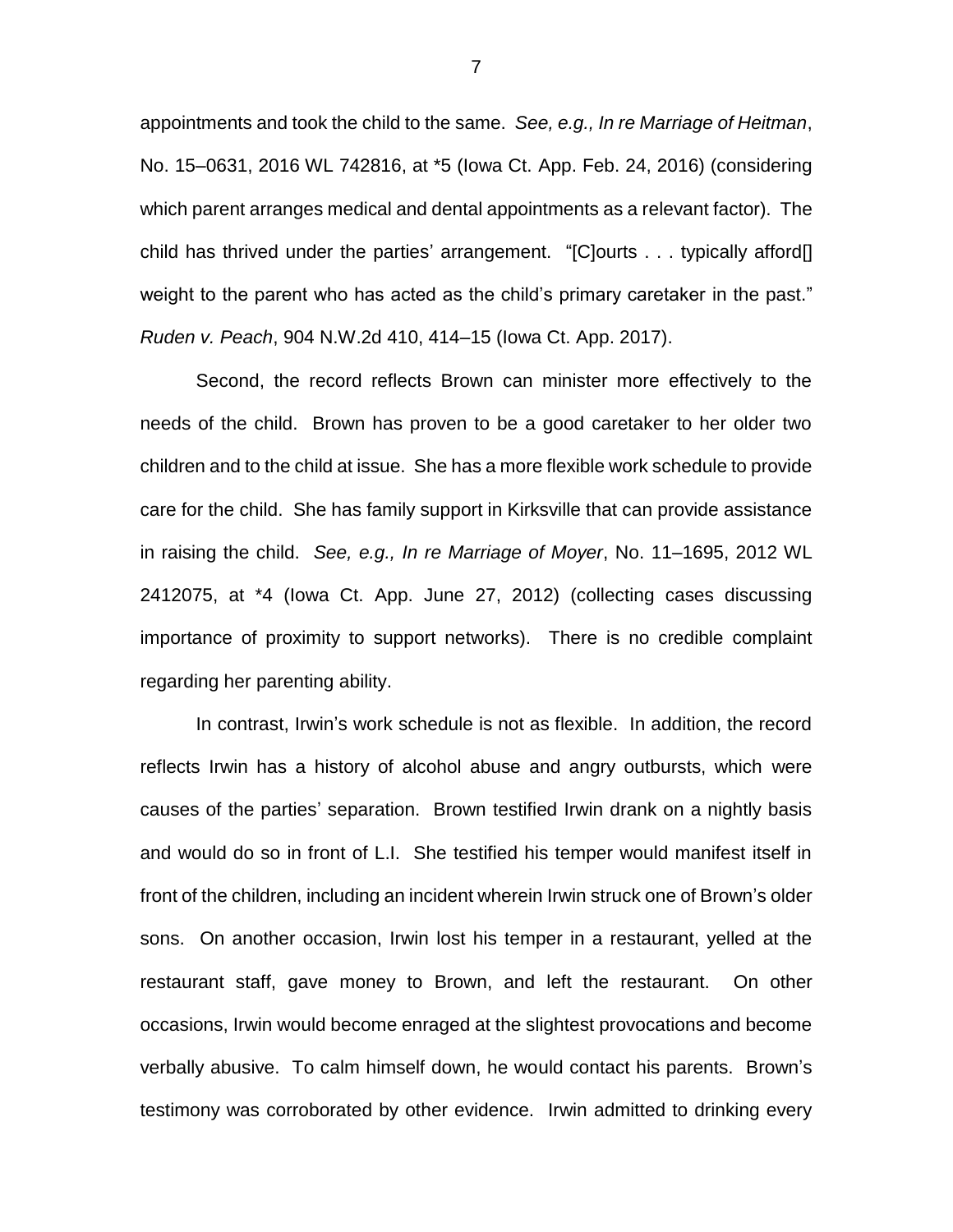night. Irwin was twice convicted of operating while under the influence. He broke his jaw in a bar fight. On another occasion, he became drunk, wrecked his vehicle, and had his father pick him up and drive him home to avoid law enforcement. Irwin admitted to striking Brown's older son, but he insisted it was an instinctual reaction to pain when the son struck Irwin's jaw, which, as previously mentioned, was broken in a bar fight. In a text message sent to Brown, Irwin acknowledged he had an anger problem, stating "after last night I've come to the point I'm gonna go to a doctor and get some help with my anger problem."

Irwin testified he has changed since the separation and has largely abstained from drinking, doing so on rare occasions, and never when L.I. is under his physical care. His neighbor corroborated these claims. However, Irwin admitted he has not sought professional help for his alcohol and anger problems. While Irwin's changed behavior, if true, is in the best interest of the child, we cannot wholly discount his recent past conduct. Irwin's past conduct is troubling, and it augurs against awarding him physical care when we are forced to choose between two parents, as is the case here.

Finally, awarding Brown physical care will allow L.I. to spend the maximum amount of time with his siblings. Separation of siblings is disfavored. *See In re Marriage of Will*, 489 N.W.2d 394, 398 (Iowa 1992). The presumption of keeping siblings together applies with equal force to half-siblings, as is the case here. *See In re Marriage of Orte*, 389 N.W.2d 373, 374 (Iowa 1986) (finding that the court's "strong interest in keeping children of broken homes together" applies "in cases of half siblings . . .")